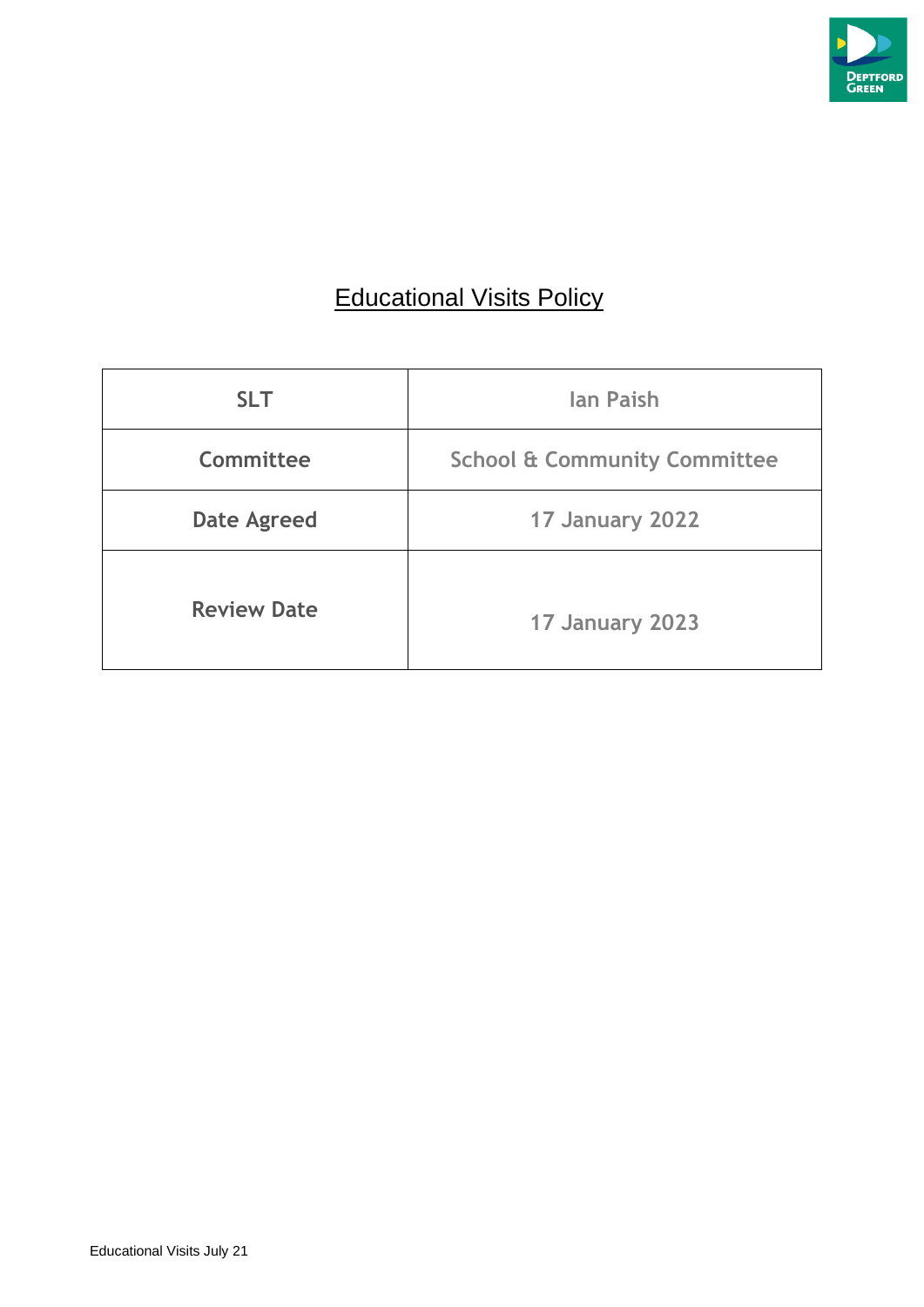

## **Context**

We believe that educational visits are an integral part of the entitlement of every student to an effective and balanced curriculum. Appropriately planned visits are known to enhance learning and improve attainment, and so form a key part of what makes Deptford Green a supportive and effective learning environment. Trips and visits will enable our learners to **explore**, **dream** and **discover** in the fullest sense. The benefits to students of taking part in visits and learning outside the classroom include but are not limited to:

- Improvements in their ability to cope with change.
- Increased critical curiosity and resilience.
- Opportunities for meaning making, creativity, developing learning relationships and practicing strategic awareness.
- Increased levels of trust and opportunities to examine the concept of trust (us in them, them in us, them in themselves, them in each other).
- Improved achievement and attainment across a range of curricular subjects. students are active participants not passive consumers, and a wide range of learning styles can flourish.
- Enhanced opportunities for 'real world' 'learning in context' and the development of the social and emotional aspects of intelligence.
- Increased risk management skills through opportunities for involvement in practical and measured risk decisions in a range of contexts. ie. encouraging students to become more risk aware as opposed to risk averse.
- Greater sense of personal responsibility.
- Possibilities for genuine team working including enhanced communication skills.
- Improved environmental appreciation, knowledge, awareness and understanding of a variety of environments.
- Improved awareness and knowledge of the importance and practices of sustainability.
- Physical skill acquisition and the development of a fit and healthy lifestyle.

## **Application of Policy**

Any visit that leaves the school grounds is covered by this policy, whether as part of the curriculum, during school time, or outside the normal school day.

In addition to this Educational Visits Policy, Deptford Green:

- 1. Adopts the Local Authority's guidance (LA) document: *There and Back Again*
- 2. Adopts National Guidance [www.oeapng.info](http://www.oeapng.info/) (as recommended by the LA).

All staff are required to plan and execute visits in line with this school policy, Local Authority policy, and National Guidelines. Staff are particularly directed to be familiar with the roles and responsibilities outlined within the guidance.

## **Types of Visit & Approval**

There are three 'types' of visit:

- **1. Visits/activities within the 'School Learning Area' that are part of the normal curriculum and take place during the normal school day.** These follow the 'School Learning Area' Operating Procedure (Appendix 1).
- **2. Other non-residential visits within the UK that do not involve an adventurous activity. Eg. visits to museums, farms, theme parks, theatres, etc.**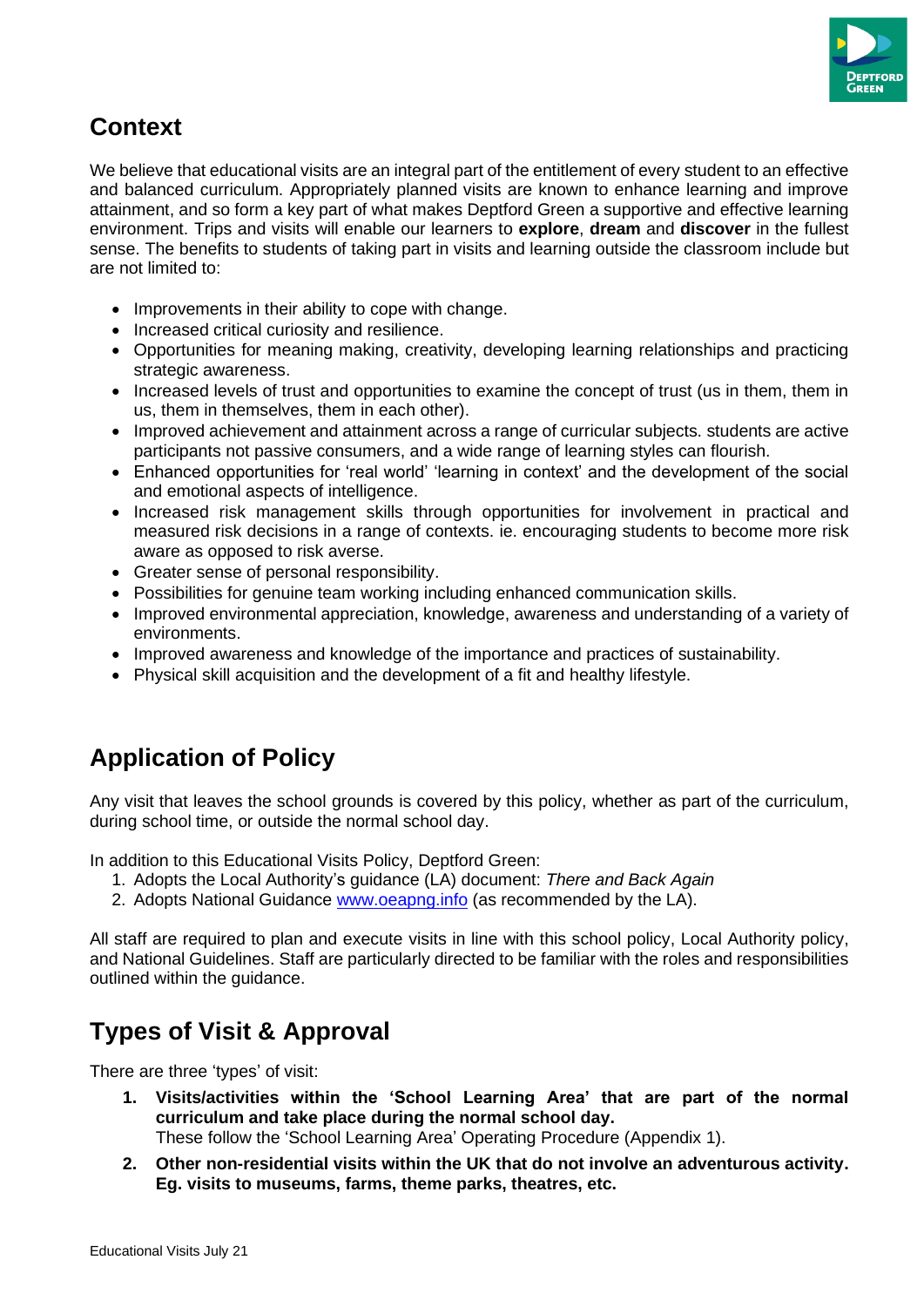

These are entered on the AfA (Application for Absence) form on The Green by the visit leader and submitted to the EVC for checking, this must include a Risk Assessment. All requests must be submitted at least 2 weeks before the trip is due to take place. Many trips should be built into the curriculum plan the previous academic year. The EVC then submits to the Head for approval.

**3. Visits that are overseas, residential, or involve an adventurous activity.** These follow 2. above, but the Head then submits the visit to the LA for approval.

## **Roles and responsibilities**

#### **Visit leaders**

- Are responsible for the planning, organisation and supervision of their visits.
- For entering these on the TRIPS REQUEST form on The Green.
- They should obtain outline permission for a visit from the EVC prior to planning, and before making any commitments.
- Liaise with the Director of Finance and Resources over any cost implications for the trip/visit.
- Visit leaders have responsibility for ensuring that their visits will comply with all relevant guidance and requirements, and should seek advice from the EVC where necessary.
- Where necessary and appropriate brief members of staff, parents and students about the details and expectations of the visit.
- Undertake and complete a comprehensive risk assessment.
- Be aware of any student with a specific learning need and have taken advice from the Inclusion team.
- Ensure that they have a trip phone, a first aid case box and all emergency contact numbers.

#### **The Educational Visits Coordinator (EVC)** is Ian Paish:

- Support and challenge colleagues over visits and learning outside the classroom (LOtC) activities.
- The EVC is the first point of contact for advice on visit related matters and will check final visit plans and risk assessments before submitting them to the Head.
- The EVC, supported by admin, maintains the appropriate documentation on The Green and will make available example risk assessments.
- Will ensure that a suitable visit leader is appointed.
- Will ensure that any relevant training has been undertaken.

#### **The Head Teacher:**

• Has responsibility for authorising all visits and for submitting those that are overseas, residential or adventurous to the LA for approval.

#### **The Governing Body**:

• Has the role of a 'critical friend'. The EVC will report on Educational Visits to the relevant governor's committee.

#### **The Local Authority:**

• is responsible for the final approval of all visits that are either overseas, residential, and/or involve an adventurous activity.

## **Staff Competence**

We recognise that staff competence is the single most important factor in the safe management of visits, and so we support staff in developing their competence in the following ways: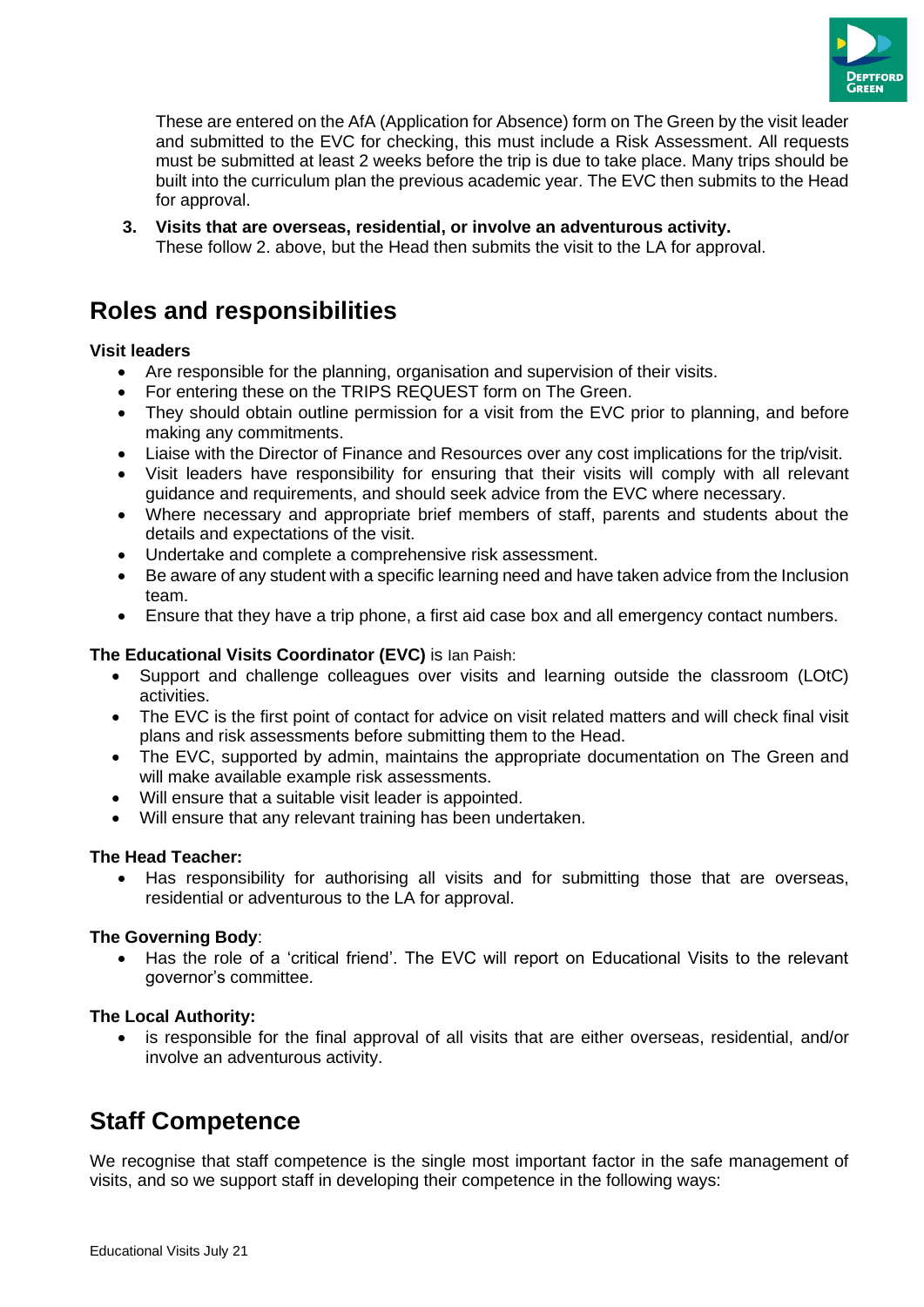

- An apprenticeship system, where staff new to visits assist and work alongside experienced visit leaders before taking on a leadership role.
- Supervision by senior staff on some educational visits.
- Support for staff to attend training courses relevant to their role, where necessary.

In deciding whether a member of staff is competent to be a visit leader, the EVC and Head Teacher will take into account the following factors:

- Relevant experience.
- Previous relevant training.
- The prospective leader's ability to make dynamic risk management judgements and take charge in the event of an emergency.
- Knowledge of the students, the venue, and the activities to be undertaken.

All supervisors should be aware of any students who may require closer supervision, such as those with special needs or those with behavioural difficulties. The group leader retains responsibility for the group at all times. If the school is leading an adventure activity, such as canoeing, the EVC must ensure that the group leader and other supervisors are suitably qualified to lead and instruct the activity before they agree that the visit can take place. Qualifications can be checked with the National Governing Body of each sporting activity. Whatever the length and nature of the visit, regular head counting of students should take place. The group leader should establish rendezvous points and tell students what to do if they become separated from the party. A school mobile phone should be taken on all trips.

## **Responsibility of Students**

The visit leader should make it clear to students that they must:

- Not take unnecessary risks.
- Follow the instructions of the leader and other adults.
- Dress and behave sensibly and responsibly.
- Look out for anything that might hurt or threaten anyone in the group and tell the group leader about it.
- Not undertake any task that they fear or that they think will be dangerous.
- Listen carefully to all information at the start of the trip about health and safety including the procedures in the event of an accident or terrorist incident.

### **Emergency procedures**

#### **A critical incident is any incident where events go beyond the normal coping mechanisms and experience of the visit leadership team.**

The school has an emergency plan in place to deal with a critical incident during a visit (see Appendix). All staff on visits are familiar with this plan and it is tested at least bi-annually and following any major staffing changes.

When an incident overwhelms the establishment's emergency response capability, or where it involves serious injury or fatality, or where it is likely to attract media attention then assistance will be sought from the local authority.

## **Educational Visits Checklist**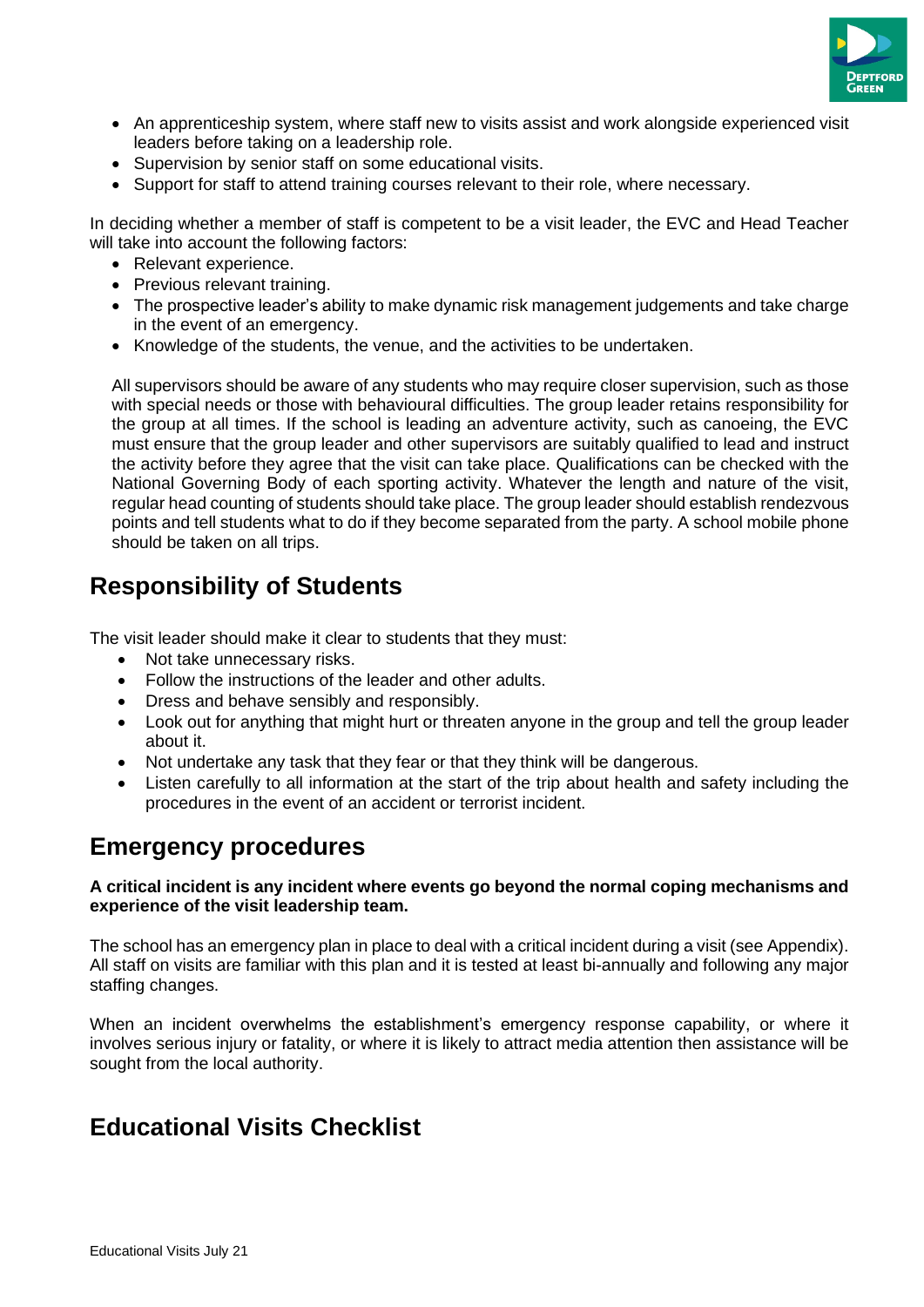

Deptford Green's Educational Visits Checklist forms part of the risk management process for visits and off-site activities. A visit should only go ahead if the answer to all relevant questions is 'YES'. (Checklist is Appendix 4).

## **Parental Consent**

Consent is not required for activities within the School Learning Area that are part of the normal curriculum during normal school time. Though parents should always be informed if their child is leaving the school site with the option of opting out.

The school obtains blanket consent at the start of each year for certain other routine activities, eg. after school fixtures, etc. Parents consent to trips through Parent Pay (including where there is no cost for a trip).

Specific, (ie. one-off), parental consent must be obtained for all other visits. For these visits, sufficient information must be made available to parents (via letters, meetings, etc), so that consent is given on a 'fully informed' basis. As above, parents' consent through Parent Pay.

Parents should be informed of:

- Dates of a visit
- Times of departure and return to school
- Modes of travel
- Details of any accommodation with security and supervisory arrangements on site
- Name of visit leader and other accompanying adults
- Visit objectives
- Details of planned activities
- Where appropriate the details of any insurance taken out for the group as a whole in respect of luggage, accident, cancellation and medical cover. Any cover to be arranged by the parents if appropriate will be requested
- Clothing and equipment to be taken
- Money to be taken
- The information to be given by parents and what they will be asked to consent to.

### **Risk Assessments**

A risk assessment should always be carried out whilst planning an educational visit. Generic risk assessments will be made available on TEAMs but these must be updated and changed to ensure they reflect the specifics of the trip/visit. The risk assessment should include the following considerations:

- What are the risks?
- Who is affected by them?
- What safety measures need to be in place to reduce risks to an acceptable level?
- What steps will be taken in an emergency?
- What the acceptable ratio of students to adults is.

## **Exploratory visit**

Wherever possible the visit leader should undertake an exploratory visit to:

- Ensure that the venue is suitable to meet the aims and objectives of the school visit.
- Assess potential areas and levels of risk.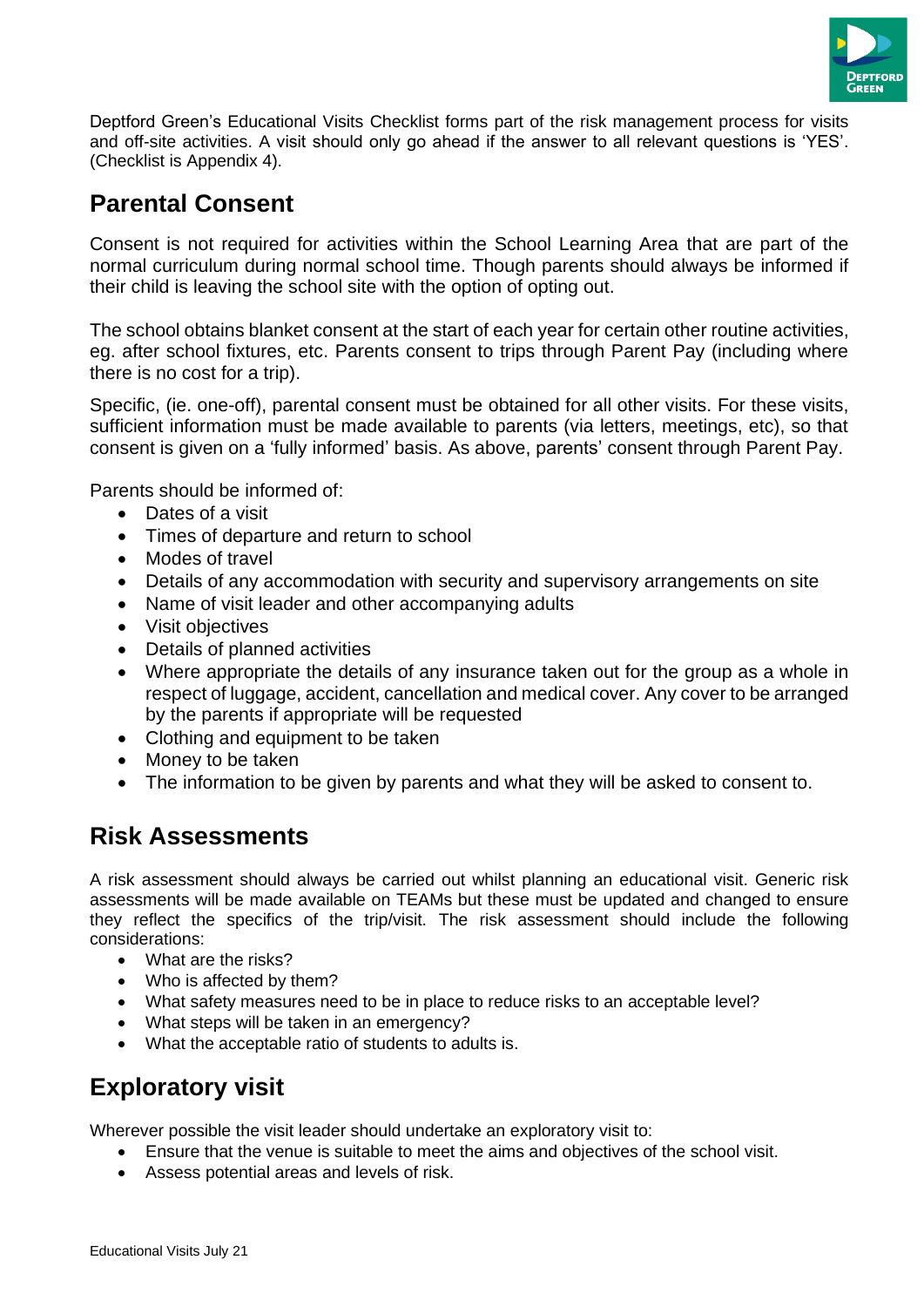

- Ensure that the venue can cater for the needs of the staff and students in the group.
- Ensure that the visit leader is familiar with the area before taking a party of young people. If it is not possible to carry out an exploratory visit, a minimum measure should be to contact the venue, seeking assurances about the venue's appropriateness for the visiting group. In addition, it may be worth seeking views from other schools who have recently visited the venue. In some cases, such as when taking walking parties to remote areas, it may be appropriate to obtain local information from the Tourist Boards.

### **First Aid**

First Aid provision should be considered when assessing the risks of the visit. For adventurous activities, visits which involve overnight stays, or visits abroad it is sensible to have at least one trained first-aid member of staff in the group. The Visit Leader should have a clear understanding of how to access first aid and all adults in the group should know how to contact emergency services. The minimum first-aid provision is:

- A suitably stocked first-aid box
- A person appointment to be in charge of first-aid arrangements
- First-aid should be available and accessible at all times. The group leader should take this into account when assessing what level of first-aid facilities will be needed.

### **Supervision**

It is important to have a sufficient ratio of adult supervisors to student for any off site visit. The factors to take into consideration include:

- Gender, age and ability of the group
- Any students with specific learning needs
- Nature of the activity
- Experience of the adults
- Duration and nature of the journey
- Where relevant, the type of accommodation.

As a general guideline the ratio of staff to students should be 1:15, unless the visit includes higher risk activities in which case the ratio should be increased to 1:10.

Ratios on trips should always be confirmed between the Visit Leader and the EVC and included in risk assessments.

For all trips there should be one member of support staff to one teacher in order to keep cover to a bare minimum.

### **Preparing Students**

Providing information and guidance to students is an important part of preparing for an educational visit. Students should have a clear understanding about what is expected of them and what the visit will entail. Students must understand what standard of behaviour is expected of them and why rules must be followed. The lack of control and discipline can be a major contributory factor when accidents occur. Students should also be told about potential dangers and how they should act to ensure their own safety and that of others. This could include considering health and safety issues.

Students will be given information prior to the trip about procedures to follow in the event of a terrorist incident following the RUN, HIDE TELL principle.

Students must understand:

- The aims and objectives of the visit
- Background information about the place to be visited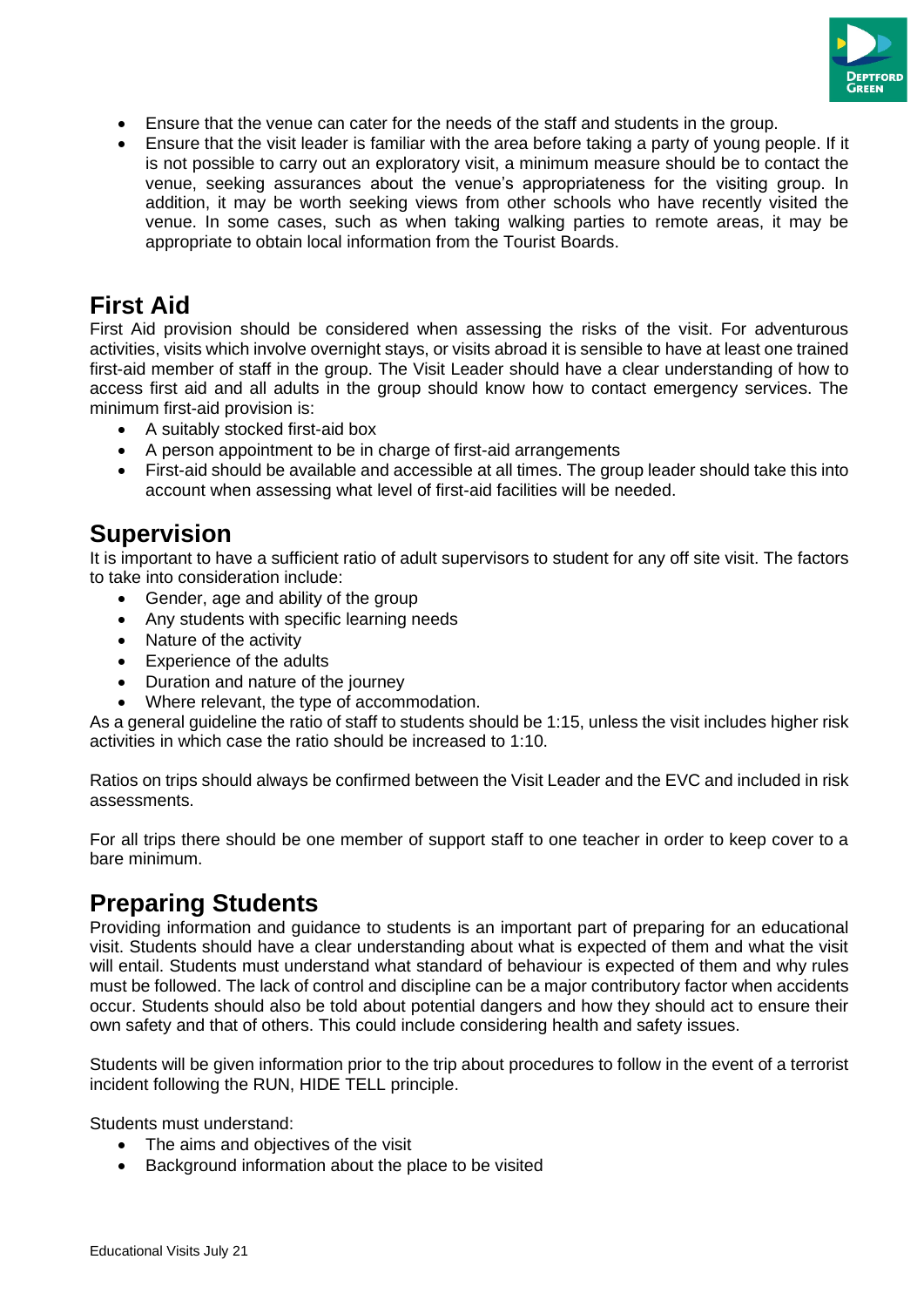

- How to avoid specific dangers and why they should follow the rules
- Why safety precautions are in place
- What the expected standard of behaviour is
- Who is responsible for the group
- What to do if approached by a stranger
- What to do if they become separated from the group
- What to do in the evet of a terrorist incident or other major crisis
- Rendezvous procedures.

### **Transport and Students**

Students using transport on a visit should be made aware of basic safety rules including:

- Arrive on time and wait for transport away from the road or tracks etc
- Do not rush towards the transport when it arrives
- Wear your seatbelt and stay seated when travelling
- Make sure your bags to not block aisles on transport
- Never attempt to get on or off moving transport or when it is in traffic
- Never run about when transport is moving or cross anyone on a staircase
- Never throw items out of the windows on a vehicle
- Never kneel or stand on seats or do anything to stop the driving from being able to see properly
- Never distract or disturb the driver
- Stay clear of automatic and manual doors after boarding or when leaving transport
- Always ensure that you cross roads safely following the Green Cross Code
- If you feel unwell while you are travelling tell the group leader.

### **Participation**

Students should be assessed to ensure that they are capable of undertaking the proposed activity, including checking student's EHCPs. This should be considered when deciding which colleagues should attend a trip. During the visit students should not be coerced into any activity that makes them feel unsafe or that they fear. If a student behaves in any way that makes the group leader fearful of the safety of others, the student should be withdrawn from the activity.

### **Students with protected characteristics, special educational and medical needs**

The school will not exclude students with special educational or medical needs from any visit. Every effort will be made to accommodate them whilst maintaining the safety of everyone on the visit. Special attention should be given to appropriate supervision ratios and additional safety measures may need to be addressed at the planning stage.

We endorse the following principles for young people:

- A presumption of entitlement to participate
- Accessibility through direct or realistic adaption or modification or by integration through participation with peers.

We acknowledge that it is unlawful to:

- Treat a student with a potential characteristic less favourably
- Fail to take reasonable steps to ensure that students with protected characteristics are not placed at a substantial disadvantage without justification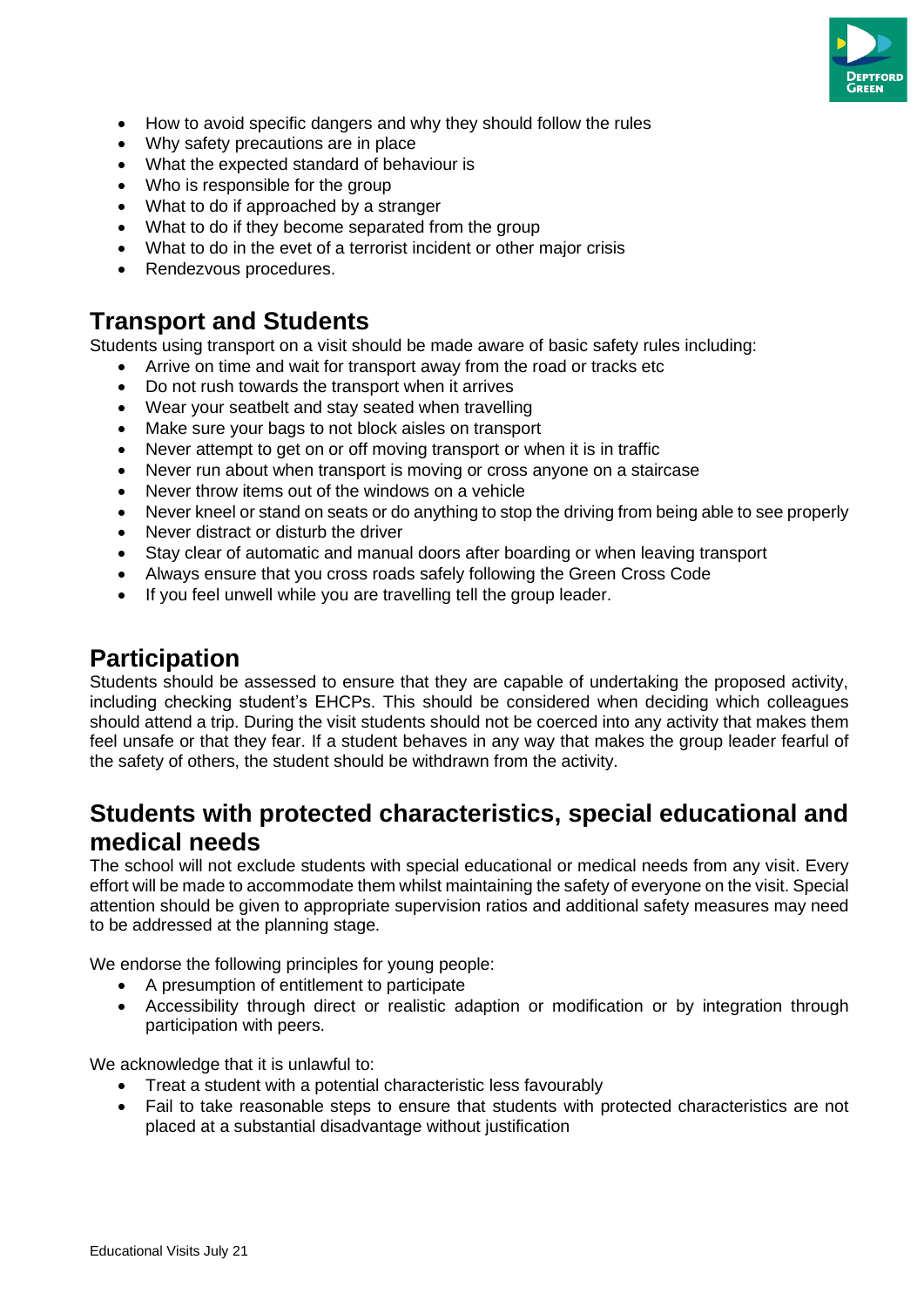

## **Residential visits**

With accommodation the school will bear in mind the following:

- The visit leader should ideally have adjoining rooms with staff quarters next to young people's and will endeavour to obtain a floor plan of accommodation prior to the visit
- The immediate accommodation area should be for exclusive use of the group
- Access by staff to student rooms must be available at all times
- Separate male and female sleeping areas for all students and members of staff
- Ensure that the whole party are aware of the layout of the accommodation, its fire precautions/exits, its regulations and routing, and that everyone can identify key personnel
- Security arrangements where the reception is not staffed 24 hours a day, security arrangements should be in force to stop unauthorized visitors
- Ensure that locks/shutters etc work on all rooms used by the group
- Storage of clothes, luggage, equipment etc, particularly safekeeping of valuables
- Adequate lighting
- Provision for sick, disabled students or those with special educational needs
- Safety in rooms (electrical connections, secure balconies)
- Recreational accommodation/facilities for the group

## **Costal Visits**

Group leaders and other teachers should be aware that there are dangers by the coast beyond those associated with swimming. The group leader should bear the following points in mind in the risk assessment of a coastal activity:

- Tides and sandbanks are potential hazards so timings and exit routes should be checked
- Ensure group members are aware of warning signs and flags
- Establish a base on the beach to which members of the group may return if separated
- Look out for hazards such as glass, barbed wire and sewage outflows etc
- Some of the group's time on the beach may be recreational. Group leaders should consider which areas of the terrane and sea are out of bounds
- Cliff tops can be highly dangerous, even during daylight. The group should keep to the path at all times. Group leaders should consider whether it is safe for students to ride bikes on coastal paths.

## **Swimming**

Swimming and paddling in the sea or other natural waters are potentially dangerous activities for students. Swimming in the sea on a coastal visit should not be allowed. Paddling will only be allowed as part of a supervised activity, preferably in recognised bathing areas which have official surveillance. Students should always be in sight of their teachers. One teacher should always stay out of the water for better surveillance. When paddling is happening a ratio of 1 adult to 4 students is a minimum.

## **Sports Clubs and Fixtures**

As soon as fixtures become available to the school for children in a sports club, these should be sent to the parents of the children involved. Parents will give consent for their child to attend the sports club and to attend fixtures, which will be both in school and at other venues. Parents should be immediately updated of any changes to fixtures and an email sent out prior to any fixture as a reminder. A list of names of children attending a fixture after school should be left with reception. The fixture leader needs to ensure that they have a register and the relevant medical information for a fixture. The fixture leader should liaise with the relevant member of the admin team for this medical information. Whilst it is the case that fixtures might be changed at the last minute, as much as possible AfA forms should be completed for fixtures at least 2 weeks in advance. The Head of Faculty should also be informed of any fixture with 72 hours notice. The Fixture Leader should ensure that teachers are made aware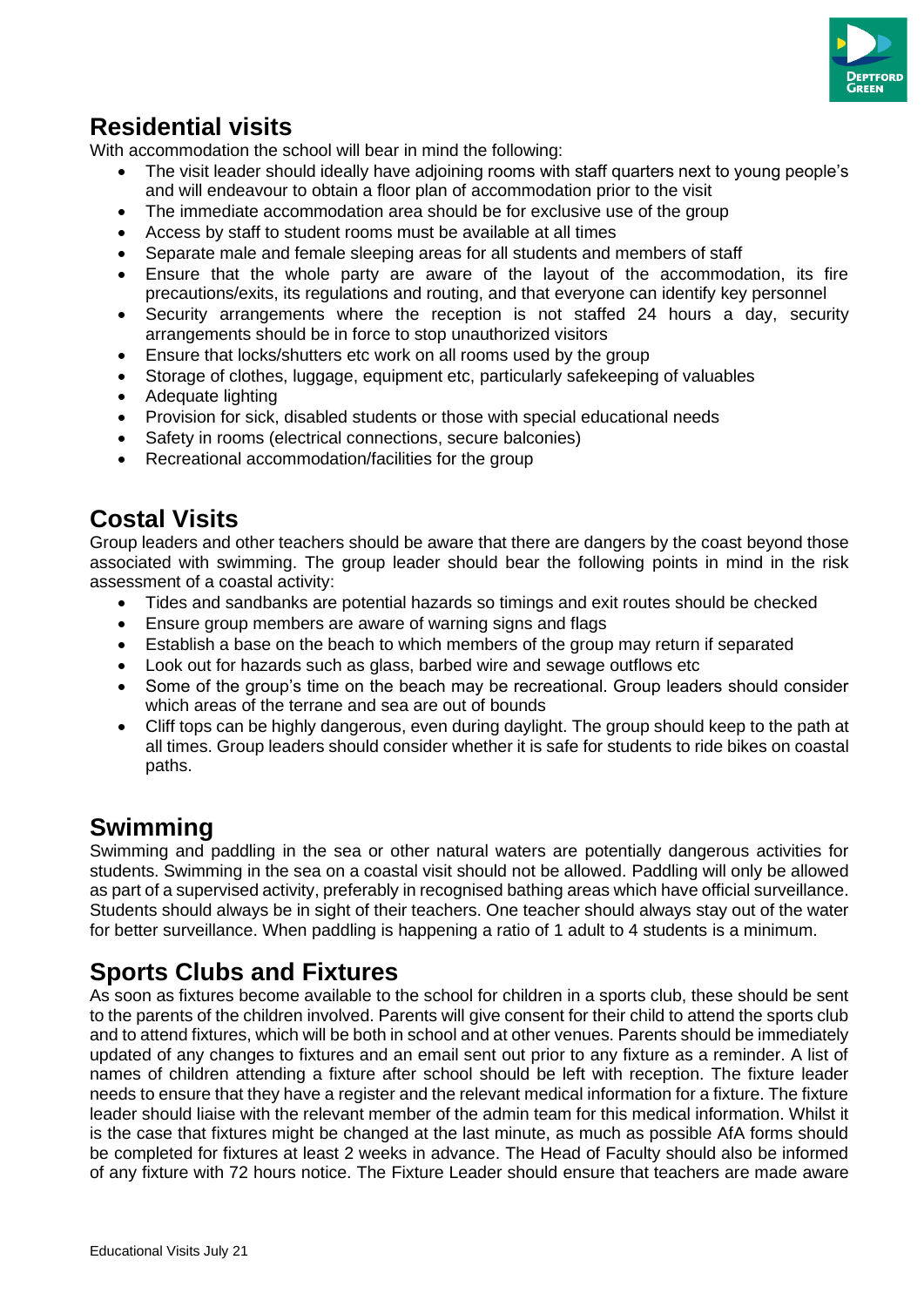

of any students who will be missing from lessons or that need to leave early from lessons, this should be included in Head's Highlights the week before, for later fixtures this information should at least be included in the Daily Notices email. The Fixture Leader should ensure that all students are fit and well enough to play in the game and are wearing the correct clothing. As with any school visit the Fixture Leader should clearly communicate with parents the time that students will be expected to return to school and where they will be dismissed from.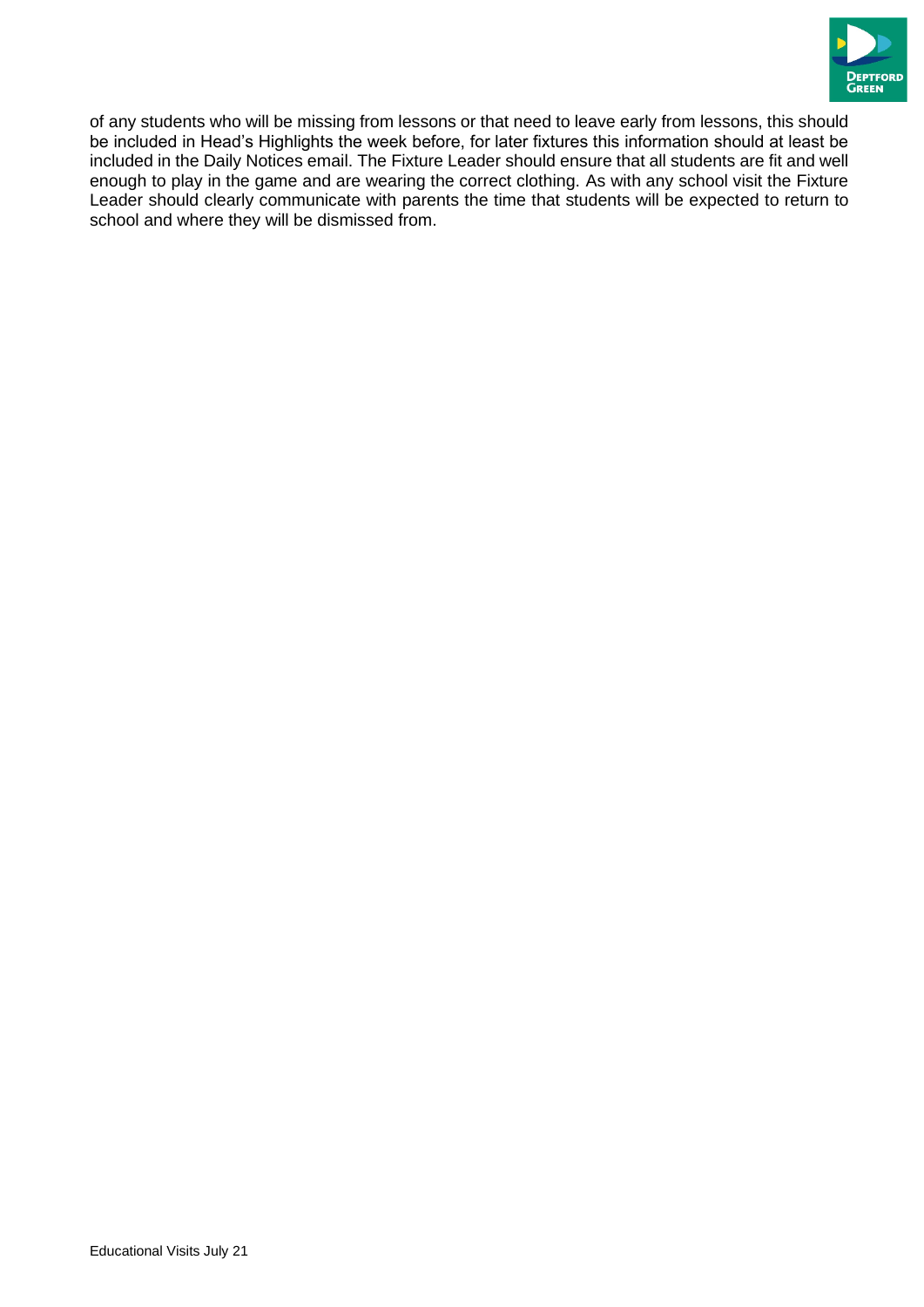

## **Appendix 1 – School Learning Area**

## **General**

Visits/activities within the 'School Learning Area' that are part of the normal curriculum and take place during the normal school day follow the Operating Procedure below.

These visits/activities:

- do not require parental consent, though parents will be informed via email of any activity that happens away from the school site.
- do not normally need additional risk assessments / notes (other than following the Operating Procedure below).
- should be agreed in advance with the EVC (Ian Paish)

## **Boundaries**

The boundaries of the School Learning Area includes:

- Fordham Park
- Deptford High Street (via the underpass, Amersham Vale and Douglas Street)
- The Waldron Health Centre (via the underpass and Amersham Vale)
- The New Cross Road from New Cross Gate Station up to the end of Deptford High Street
- Goldsmiths College (via Fordham Park)
- See Map below

## **Operating Procedure for School Learning Area**

#### **The following are potentially significant issues/hazards within our School Learning Area:**

- Road traffic
- Other people / members of the public / animals
- Losing a student
- Uneven surfaces and slips, trips, and falls
- Weather conditions
- Activity specific issues when doing environmental fieldwork (nettles, brambles, rubbish, etc).
- Use specific road crossings where possible
- Be mindful that Pagnal Street does not have a road crossing so care must be taken
- Deptford High Street will be busier than usual on Wednesdays because of the market
- The lead teacher should always take a school mobile with them when leaving the site.

#### **These are managed by a combination of the following:**

- The EVC (Ian Paish) must give verbal approval before a group leaves.
- Only staff judged competent to supervise groups in this environment are approved.
- The concept and Operating Procedure of the 'School Learning Area' is explained to all new parents when their child joins the school.
- There will normally be a minimum of two adults. Though some visits/lessons in Fordham Park this will not be necessary
- Staff are familiar with the area, including any 'no go areas', and have practiced appropriate group management techniques.
- Students have been trained and have practiced standard techniques for road crossings in a group.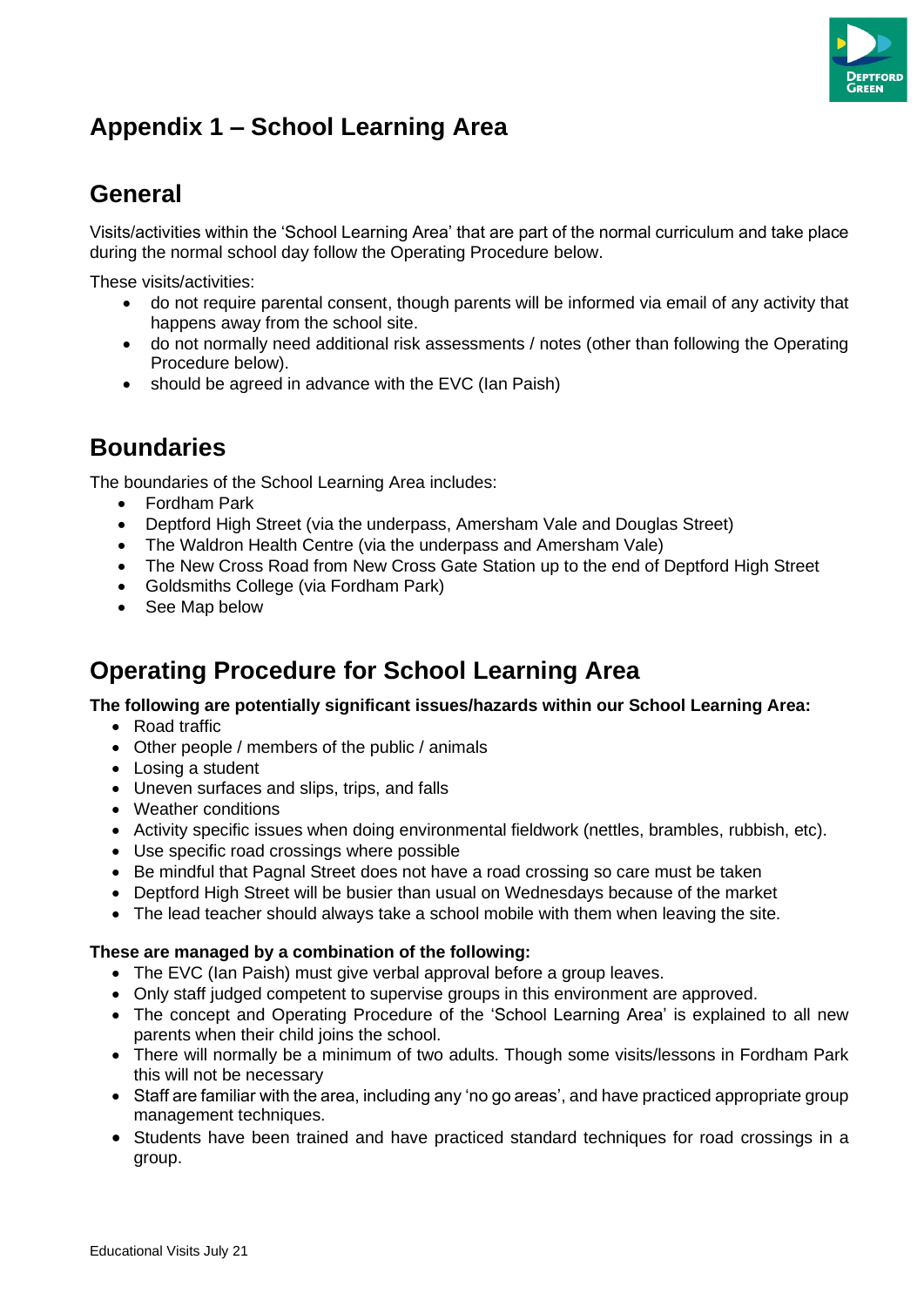

- Where appropriate, students are fully briefed on what to do if they become separated from the group. This will usually be to return to school and explain to reception that they have become separated from their group. Reception will then call the lead teacher and inform them that the child has returned.
- All remotely supervised work in the School Learning Area is done in 'buddy' pairs as a minimum.
- Students' clothing and footwear is checked for appropriateness prior to leaving school.
- Staff are aware of any relevant student medical information and ensure that any required medication is available.
- Staff will deposit in the office a list of all students and staff, a proposed route, and an estimated time of return.
- A school mobile is taken with each group and the office have a note of the number.
- Appropriate personal protective equipment is taken when needed (eg gloves, goggles)

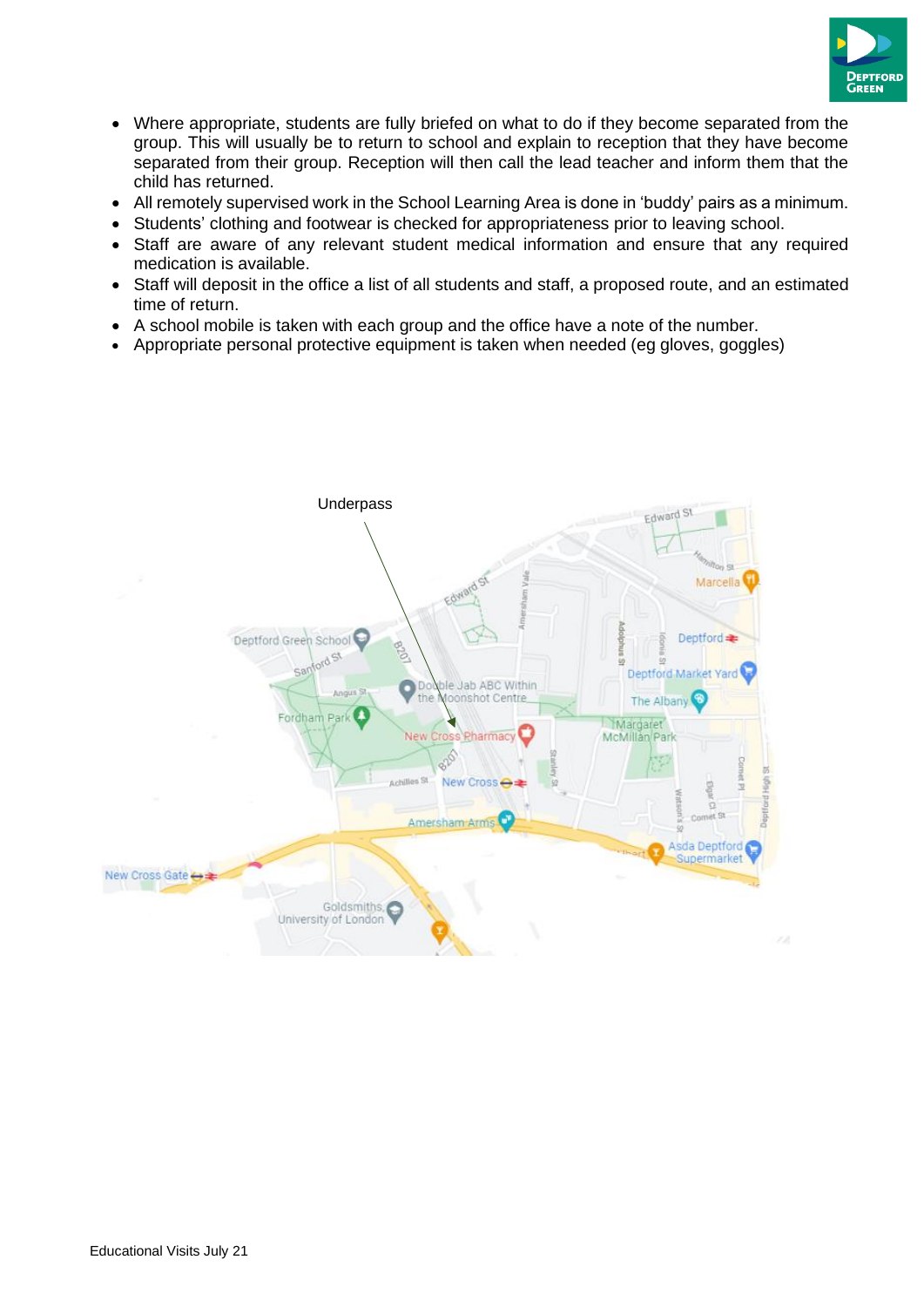

## **Appendix 2 – Sports Activities and Fixtures Risk Assessment**

| <b>ACTIVITY / SITUATION:</b>                                                                   |                | <b>Sports Activities/Fixtures</b>                                                                                                         |                 | Persons at<br>Risk |             |              |       | <b>NOTES ON RISK RATES:</b><br><b>SEVERITY:</b>                                                                                                                                                                                                                                  |              |                | <b>Risk</b><br>Rate     |  |
|------------------------------------------------------------------------------------------------|----------------|-------------------------------------------------------------------------------------------------------------------------------------------|-----------------|--------------------|-------------|--------------|-------|----------------------------------------------------------------------------------------------------------------------------------------------------------------------------------------------------------------------------------------------------------------------------------|--------------|----------------|-------------------------|--|
| <b>SITE LOCATION: Various Locations</b><br>(Reviewed annually, or earlier if situations arise) |                |                                                                                                                                           | <b>Employee</b> | Students           | Other Users | Contractors  | ublic | A - Death, major injury, damage, loss of property<br>B-3 days abs, moderate injury / damage<br>C - Minor injury, loss / damage<br><b>LIKELIHOOD:</b><br>1 - Extremely likely to occur<br>2 - Likely to occur<br>3 - Unlikely to occur<br>RISK LEVEL: H - High M - Medium L - Low | Severity     |                | ikelihood<br>Risk level |  |
| <b>ACTIVITY / PREMISES</b><br><b>EQUIPMENT</b>                                                 | Haz No.        | <b>IDENTIFIED HAZARD</b>                                                                                                                  |                 |                    |             |              |       | <b>PRECAUTIONS AND CONTROLS</b>                                                                                                                                                                                                                                                  |              |                |                         |  |
| School visits and<br>away matches in the                                                       | $\mathbf{1}$   | Coach crash $\Rightarrow$ Death / Serious injury.                                                                                         | ✓               | $\checkmark$       |             | $\checkmark$ |       | Use reliable coach firms. Check mini-bus for<br>roadworthiness.                                                                                                                                                                                                                  | A            |                | $3 \, M$                |  |
| major sports                                                                                   | $\overline{2}$ | Breakdown of mini-bus $\Rightarrow$ isolation / lack of<br>communication.<br>Causing anxiety for staff, students and possibly<br>parents. | $\checkmark$    |                    |             |              |       | Reassure students and use mobile phone to<br>contact repair services and / or home if<br>required. Encourage patience.                                                                                                                                                           | B            | 3 <sup>l</sup> |                         |  |
|                                                                                                | 3              | Illness / injury during travel or at the venue.                                                                                           | $\checkmark$    | $\checkmark$       |             |              |       | Have first-aid. Be aware of locality of hospital<br>services.<br>Have parental contact numbers to allow<br>consent for treatment if required.                                                                                                                                    | $\mathsf{B}$ | 2 <sup>1</sup> | M                       |  |
|                                                                                                | 4              | Conflict and ill feeling between students from<br>opposing teams.                                                                         | $\checkmark$    | $\checkmark$       |             | $\checkmark$ |       | Keep close control and supervision.                                                                                                                                                                                                                                              | B            | $\overline{3}$ |                         |  |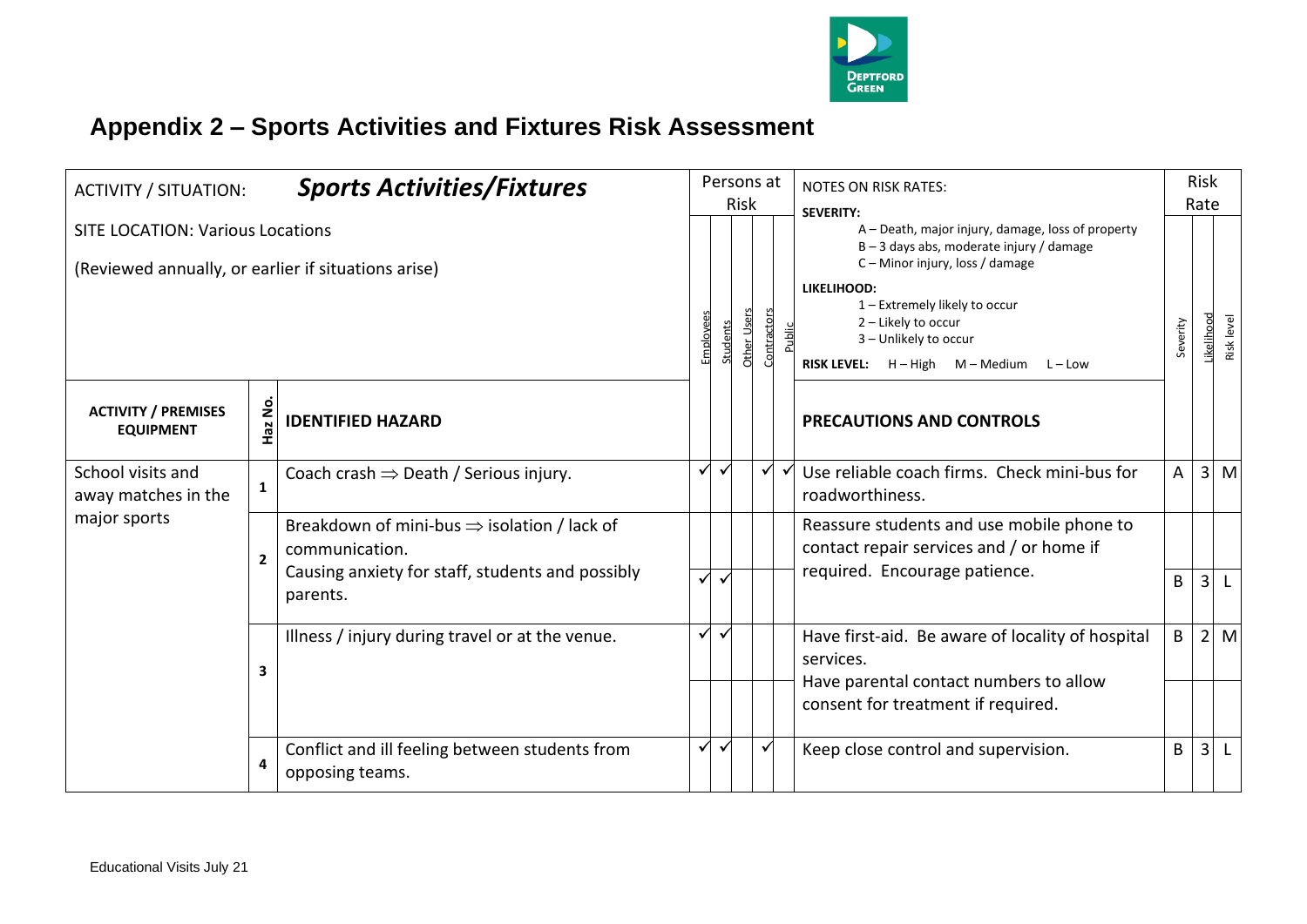

| Lose student.                                                      | $\checkmark$ |  | Have regular headcounts. Have groups of 3<br>check each other.    | $\overline{3}$ |     |
|--------------------------------------------------------------------|--------------|--|-------------------------------------------------------------------|----------------|-----|
| Injury, health and safety issue due to new staff<br>running a trip |              |  | Shadowed staff on at least two trips. Met with<br><b>EVC Lead</b> |                | 2 M |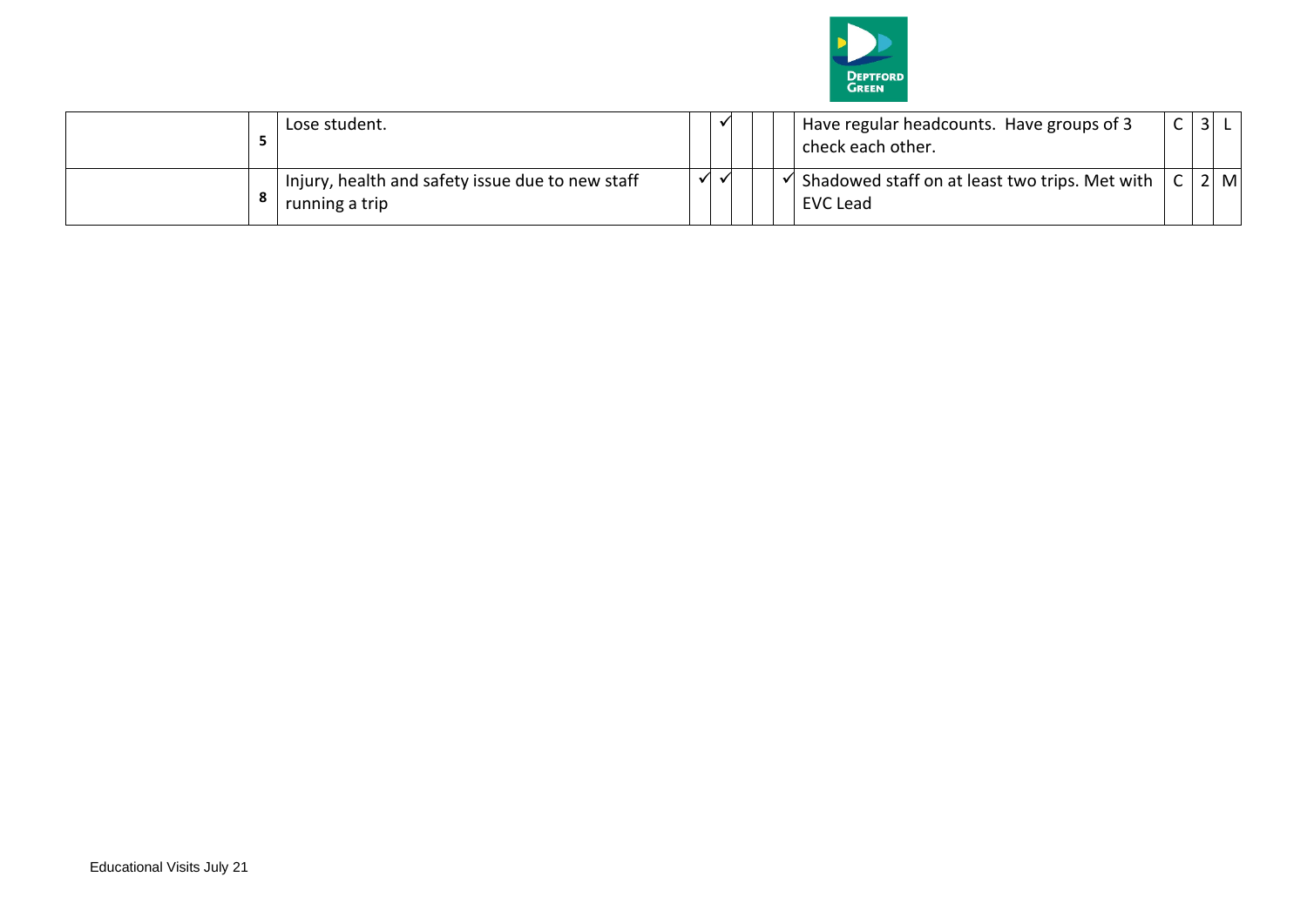

## **Appendix 3 – Emergency Procedure**

The school's emergency response to an incident is based on the following key factors:

- 1. There is always a nominated emergency base contact for any visit (during school hours this is the office).
- 2. This nominated base contact will either be an experienced member of the senior management team, or will be able to contact an experienced senior manager at all times.
- 3. For activities that take place during normal school hours, the visit leadership team will be aware of any relevant medical information for all participants, including staff.
- 4. For activities that take place outside normal school hours, the visit leadership team and the emergency contact/s will be aware of any relevant medical information and emergency contact information for all participants, including staff.
- 5. The visit leader/s and the base contact/s know to request support from the local authority in the event that an incident overwhelms the establishment's emergency response capability, involves serious injury or fatality, or where it is likely to attract media attention.
- 6. This Emergency Procedure is tested through both desk top exercises and periodic scenario calls from visit leaders
- 7. Students on visits are clear about the Run, Hide, Tell principle in the case of a terrorist incident.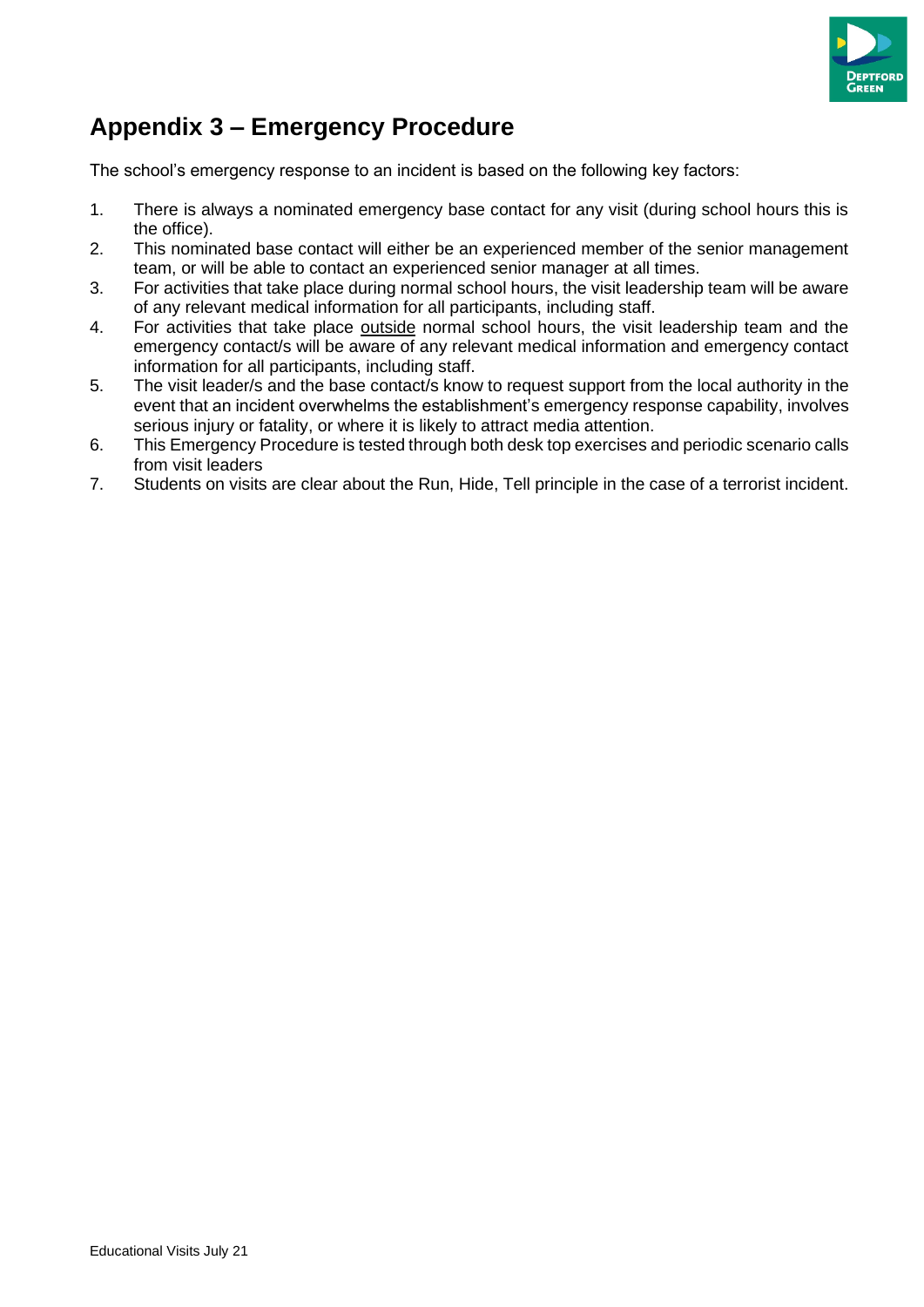

## **Appendix 4: School Trips Process**

#### **Step 1: Application**

- All large trips and residentials should, in principle, be included in curriculum plans in the previous academic year and then included on the school calendar.
- In year trips The Visit Leader should complete the AfA form on The Green having checked dates on the school calendar and at least 2 weeks in advance of the trip, including student numbers, year group, location, cost and learning goals.
- EVC agrees the trip in principle.
- **No bookings should be made until the trip has been agreed in principle.**

#### **Step 2: Planning**

- The EVC informs the Visit Leader that the trip is approved.
- The Visit Leader completes a risk assessment and submits this electronically, checking medical plans and SEND status.
- The Visits Administrator will arrange letters and consent from parents via Parent Pay.
- The Visits Administrator will arrange free school meals and medical information.
- All members involved in organizing the trip must use the 'check list' as a reference point.
- The Visit Leader should check with Heads of Year and the Director of Inclusion that the students on the trip are appropriate.
- If appropriate to the trip, the Visit Leader should complete the necessary Purchase Order Forms and submit them through FMS.
- The Visit Leader should submit a message about the trip and a list of attendees to the EVC to be put in the Head's Highlights a week before the trip.

### **Step 3: During and after the trip**

- Always ensure you have a school phone with you on the trip.
- Always ensure you have a first aid box and the relevant medical equipment.
- Always take a register and leave a copy with reception. Take regular head counts.
- Take photos of the trip to Tweet.
- Feedback any issues or points of interest to the EVC afterwards